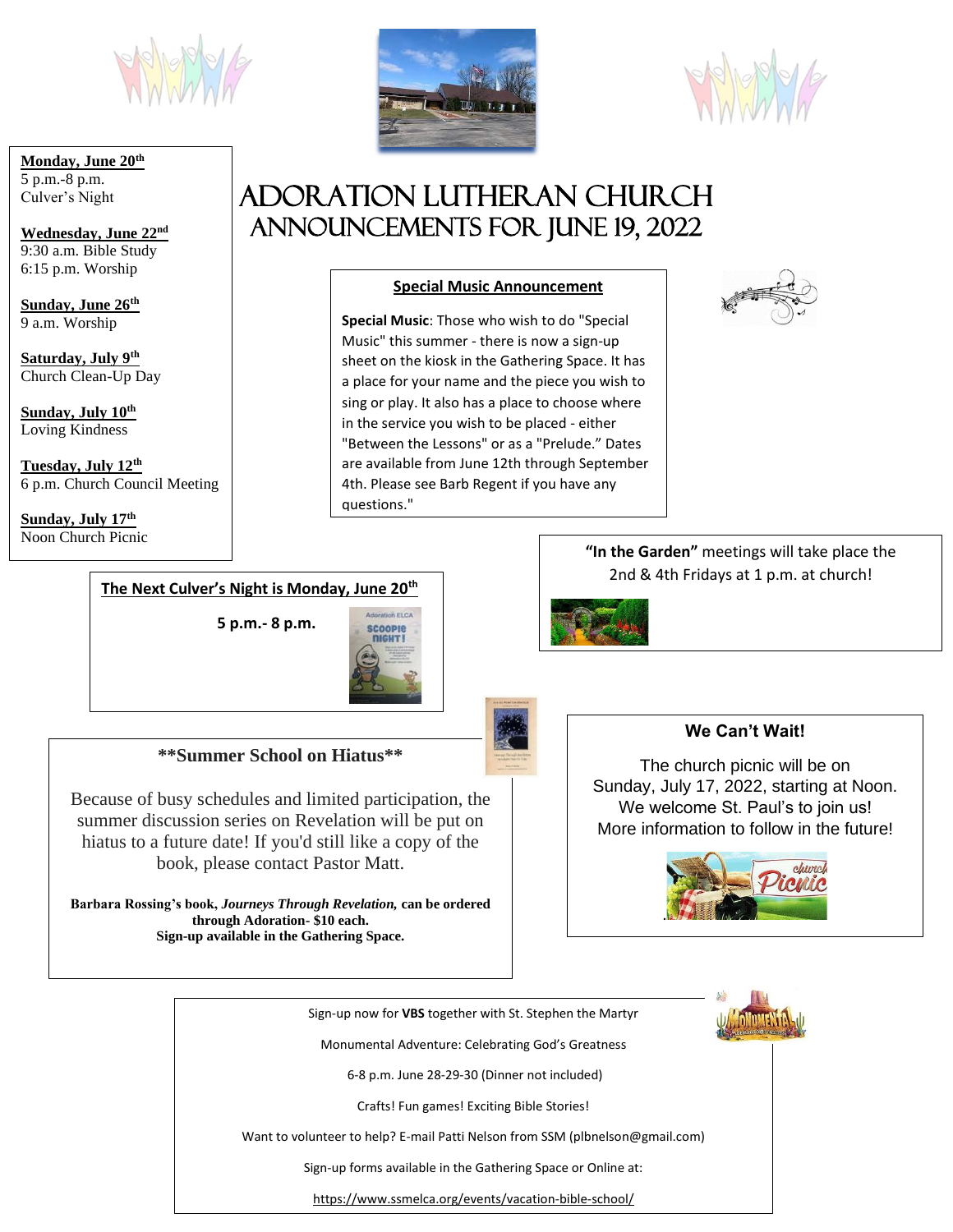In 2019 voting members of the ELCA Churchwide Assembly adopted a resolution designating June 17 for commemoration of the martyrdom of the Emanuel Nine, who were shot to death on June 17, 2015, by a 21-year-old self-avowed white supremacist during a Bible study at Emanuel African Methodist Episcopal (AME) Church in Charleston, S.C. On this day, the ELCA calls on members to worship, repent from racism and white supremacy, connect more deeply with the AME Church and support construction of the Emmanuel Nine memorial.

We will join in a special litany in worship this Sunday--addressing the ongoing issues of racism in our world.

<https://emanuelnine.org/> <https://www.elca.org/emanuelnine>



 $\overline{a}$ 

### How Can We Pray for You or Someone You Know?

The power of prayer can literally change lives! Send an email to the church office or call with your requests. You can remain anonymous too by putting a note in the lock box outside Crystal's office.

Help us keep you in the know and our records up-todate by providing us with changes to your contact information (including address, phone number(s), email address(es), etc.), changes in your household (ex: child moved out), changes in marital status and so forth.

\*Also, if you know someone who should be added to our email and/or mailing lists, please let us know by sending an email to the church office at: adorationlutheran@gmail.com or by calling 414.281.0414 during office hours.

Thank you!



#### **Adoration is Reconciling in Christ! What does this mean?**

Since 2001, Adoration formally joined and has extended welcome to all through participation as an RIC (Reconciling in Christ) congregation. In part, this means that our congregation welcomes all persons--without regard to race, ethnicity, social status, gender, sexual orientation or ability to full membership and parcipation in the ministry and life of the church.

Since 1983, the Reconciling in Christ (RIC) Program has been a public way for faith communities to see, name, celebrate, and advocate for people of all sexual orientations, gender identities, and gender expressions in the Lutheran church. The RIC Program is made up of congregations, synods, colleges, seminaries, outdoor ministries, and other Lutheran organizations. The purpose of the RIC Program is to ensure the welcome, inclusion, celebration, and advocacy for people of all sexual orientations, gender identities, and gender expressions; work for racial equity and commit to anti-racist work and support this both locally and on a national level.